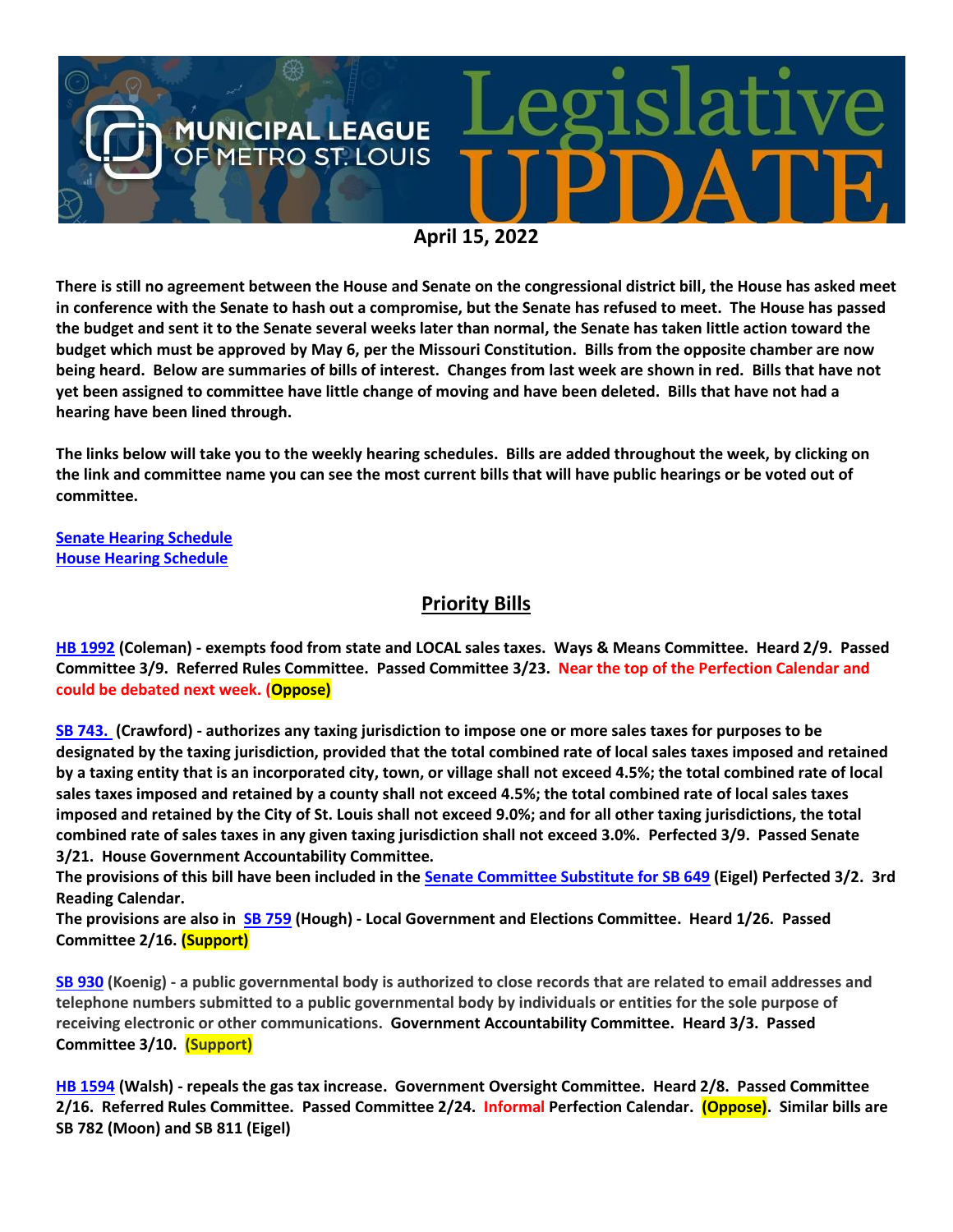**[HB 2363](https://www.house.mo.gov/bill.aspx?bill=HB2363&year=2022&code=R) (McGirl) - current law authorizes ambulance and fire protection districts in certain counties to propose a sales tax at a rate of up to 0.5%. This bill allows such districts to propose a sales tax of up to 1.0%. The bill also allows municipalities that contract for fire protection services to, with voter approval, implement a sales tax of up to .5%. Local Government. Passed Committee 3/3. Referred to Rules Committee. Passed Committee 3/23. Perfection Calendar. (Support) Similarly there i[s HB 2147](https://house.mo.gov/Bill.aspx?bill=HB2147&year=2022&code=R) (Schwadron) - allows cities which contract for fire service to levy up to 1/2 cent sales tax. Local Government Committee. Heard 3/10. Passed Committee 3/24. Referred Rules Committee. (Support)**

**[HB 2209](https://house.mo.gov/Bill.aspx?bill=HB2209&year=2022&code=R) (Hurlbert) - the state, any political subdivision thereof, and any other entity that receives public funds shall not establish, levy, maintain, or collect any fee for parking on any public street or road and shall not use any mechanical or electronic device to receive funds for such a fee including, but not limited to, on-street parking meters. (Oppose) Downsizing Government Committee. Heard 3/23. Passed Committee 3/31. Referred Rules Committee. Passed Committee 4/6. Informal Perfection Calendar**

## **Court Bills**

**[HB 1702](https://house.mo.gov/Bill.aspx?bill=HB1702&year=2022&code=R) (Roberts) - amended to prohibit a court from issuing an arrest warrant for a person's failure to respond, pay an assessed fine, or appear in court for a traffic citation issued for an offense that is classified or charged as an infraction. Instead, the court must issue a notice, which will include a second scheduled court date, to be sent to the driver of the vehicle. If the driver fails to respond a second time, the court will issue a second notice of failure to respond, pay the fine assessed, or appear. A copy of the notice will be sent to the driver and to the Department of Revenue. When the driver applies to renew his or her driver's license, the Department of Revenue must deny the application until all delinquent fines and fees in connection with the traffic offense have been satisfied. Crime Prevention Committee. Heard 2/14. Passed Committee 2/28. Referred Rules Committee. (Support)** 

**[HB 2007](https://house.mo.gov/Bill.aspx?bill=HB2007&year=2022&code=R) (Haffner) - allows municipal judges to suspend the driver's license for failure to appear in court for violations of municipal ordinances. Local Government Committee. Heard 2/23. Passed Committee 2/24. Referred Rules Committee. (Support)**

## **Economic Development Bills**

**[HB 1598](https://house.mo.gov/Bill.aspx?bill=HB1598&year=2022&code=R) (Falkner) - prohibits a redevelopment project from collecting economic activity taxes or payments in lieu of taxes from any tax whose revenues are dedicated to public safety unless the governing body of the municipality or the commission established under current law has voted to allow the redevelopment project to collect the economic activity taxes or payments in lieu of taxes of that tax. Local Government Committee. Heard 1/13.**

**[SB 735](https://www.senate.mo.gov/22info/BTS_Web/Bill.aspx?SessionType=R&BillID=71259902%20%20) (Koenig) - requires NIDs, CIDs and TDDs to be terminated upon completion of improvements and satisfaction of debt. Also limits total combined sales taxes of CIDs and TDDs to 3.25% and exempts food. Ways & Means Committee. Heard 1/20. Passed Committee 1/27.**

**[SB 874](https://www.senate.mo.gov/22info/BTS_Web/Bill.aspx?SessionType=R&BillID=71259609) (Arthur) - allows a school district to exclude real property from a proposed tax increment financing redevelopment area if the school district determines that such redevelopment area will have an adverse effect on such school district. Ways & Means Committee. Heard 3/3. Passed Committee 3/10. Perfection Calendar. (Oppose)**

**[SB 908](https://www.senate.mo.gov/22info/BTS_Web/Bill.aspx?SessionType=R&BillID=71259913) (Koenig) - requires the governing body of a city or county establishing a NID, CID, TDD or TIF to submit to the State Auditor and the Department of Revenue a description of the boundaries of the district, as well as information on assessments made in the district, as described in the act. Ways & Means Committee. Heard 3/2. Passed Committee 3/10. Passed Senate 4/6. House Government Oversight Committee. Heard 4/13.**

## **Election Bills**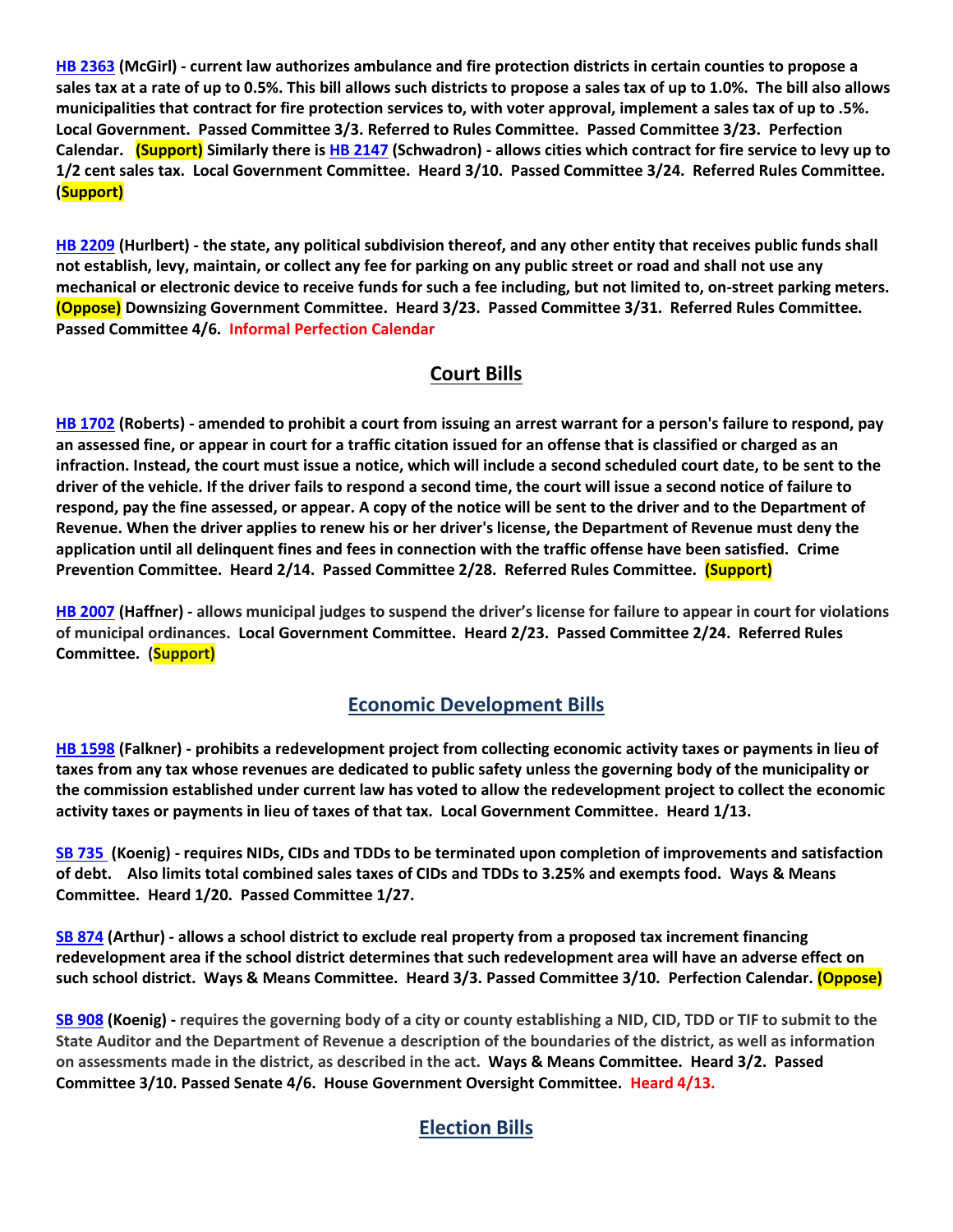**[HB 1601](https://house.mo.gov/Bill.aspx?bill=HB1601&year=2022&code=R) (Chipman) - requires a person appointed to elective public office not be delinquent in the payment of state income tax, personal property tax, municipal tax, or real property tax. Elections Committee. Heard 3/9. Passed Committee 3/10. Referred Rules Committee. Passed Committee 3/23. Informal Perfection Calendar.**

**HB [1611](https://house.mo.gov/Bill.aspx?bill=HB1611&year=2022&code=R) (Sassmann) - requires candidates for political subdivision or special district offices that are currently designated as nonpartisan to file an indication of their political party membership, if any, when running for office. Independents may continue to run for such local offices in the same manner. General Laws Committee. Heard 1/24. (Oppose)**

**[HB 1859](https://house.mo.gov/Bill.aspx?bill=HB1859&year=2022&code=R) (Eggleston) - political subdivisions or special districts shall label ballot measures of any type that are submitted to a vote of the people alphabetically in the order in which they are submitted. Elections Committee. Heard 2/9. Passed Committee 2/16. Referred Rules Committee. Passed Committee 2/24. Perfected 4/14.**

**[HB 1911](https://house.mo.gov/Bill.aspx?bill=HB1911&year=2022&code=R) (Shaul) - political subdivisions or special districts shall label ballot measures of any type that are submitted to a vote of the people alphabetically in the order in which they are submitted. Elections Committee.**

**[HB 2678](https://www.house.mo.gov/Bill.aspx?bill=HB2678&year=2022&code=R) (McCreery) - allows elected officials to use campaign funds for legal fees incurred as result of official duties. Judiciary Committee. Heard 3/2. Passed Committee 3/9. Referred Rules Committee. Passed Committee 3/30.**

**[HJR 91](https://www.house.mo.gov/Bill.aspx?bill=HJR91&year=2022&code=R) [\(Eggleston\)](https://www.house.mo.gov/MemberDetails.aspx?year=2022&district=2) – upon voter approval the Constitutional amendment would change the process and requirements for initiative petitions seeking a Constitutional amendment. Heard 2/1. Passed Committee 2/9. Referred Rules Committee. Passed Committee 2/16. Perfected 2/24. Passed House 3/10. Senate Elections Committee. Heard 4/13. Similar to [HJR 102](https://www.house.mo.gov/Bill.aspx?bill=HJR102&year=2022&code=R) (Evans) Elections Committee. Heard 1/26.** 

**[SB 1049](https://www.senate.mo.gov/22info/BTS_Web/Bill.aspx?SessionType=R&BillID=73129349) (Brattin) - requires all candidates for offices in cities, towns, villages, and townships to declare a political party affiliation when filing for office. Local Government Committee. (Oppose)**

#### **Miscellaneous Bills**

**[HB 1581](https://house.mo.gov/Bill.aspx?bill=HB1581&year=2022&code=R) (Mayhew) - provides that, for a city of the fourth classification with no more than 2,000 inhabitants, if a statute or ordinance authorizes the mayor to appoint a member of a local board or commission, any requirement that the appointed person be a resident of the city will be deemed satisfied if the person owns real property or a business in the city. Local Government Committee. Heard 4/7. Passed Committee 4/14. Referred Rules Committee.**

**[HB 1584](https://house.mo.gov/Bill.aspx?bill=HB1584&year=2022&code=R) (Murphy) - requires political subdivisions that require the installation of electric vehicle charging stations at certain businesses to pay the costs associated with the installation, maintenance, and operation of such station. Transportation Committee. Heard 1/12. Passed Committee 1/26. Referred Rules Committee. Passed Rules Committee 2/10. Perfected 2/28. Passed House 3/10. Senate Commerce/Environment Committee. Hearing 4/20.**

**[HB 1614](https://house.mo.gov/Bill.aspx?bill=HB1614&year=2022&code=R) (Lovasco) - prohibits the state and any political subdivision of the state from making or enforcing any statute, ordinance, or rule regarding the parking of an unlicensed motor vehicle on private property if the vehicle is wholly within the property boundaries, is parked on a surface suitable for a driveway or parking area, and is not supported by any device other than its own tires unless it is being repaired for a period not to exceed 72 hours. The bill also prohibits the state and any political subdivision from making or enforcing any statute, ordinance, or rule, except for a statute, ordinance, or rule restricting air pollution or noise pollution, that would prohibit or penalize a noncorporate owner or renter of a private, single family residence from using the residence in a way that does not pose a clear and present danger to the health or safety of the neighbors, or would require a noncorporate owner or renter of a private residence to use the property in a way contrary to the wishes of the owner or renter. Downsizing Government Committee. Heard 3/2. Passed Committee 3/9. Referred Rules Committee. Passed Committee 3/23. Informal Perfection Calendar.**

**[HB 1633](https://house.mo.gov/Bill.aspx?bill=HB1633&year=2022&code=R) (Morse) - currently, political subdivisions that fail to submit the required annual financial statement to the State Auditor are fined \$500 a day. This bill reduces the fine to an amount of not more than 10% of the total sales and use tax revenue of the fiscal year for which the annual financial statement was not filed for municipalities with fewer than 3,500 inhabitants. Financial Institutions Committee. Heard 4/6.**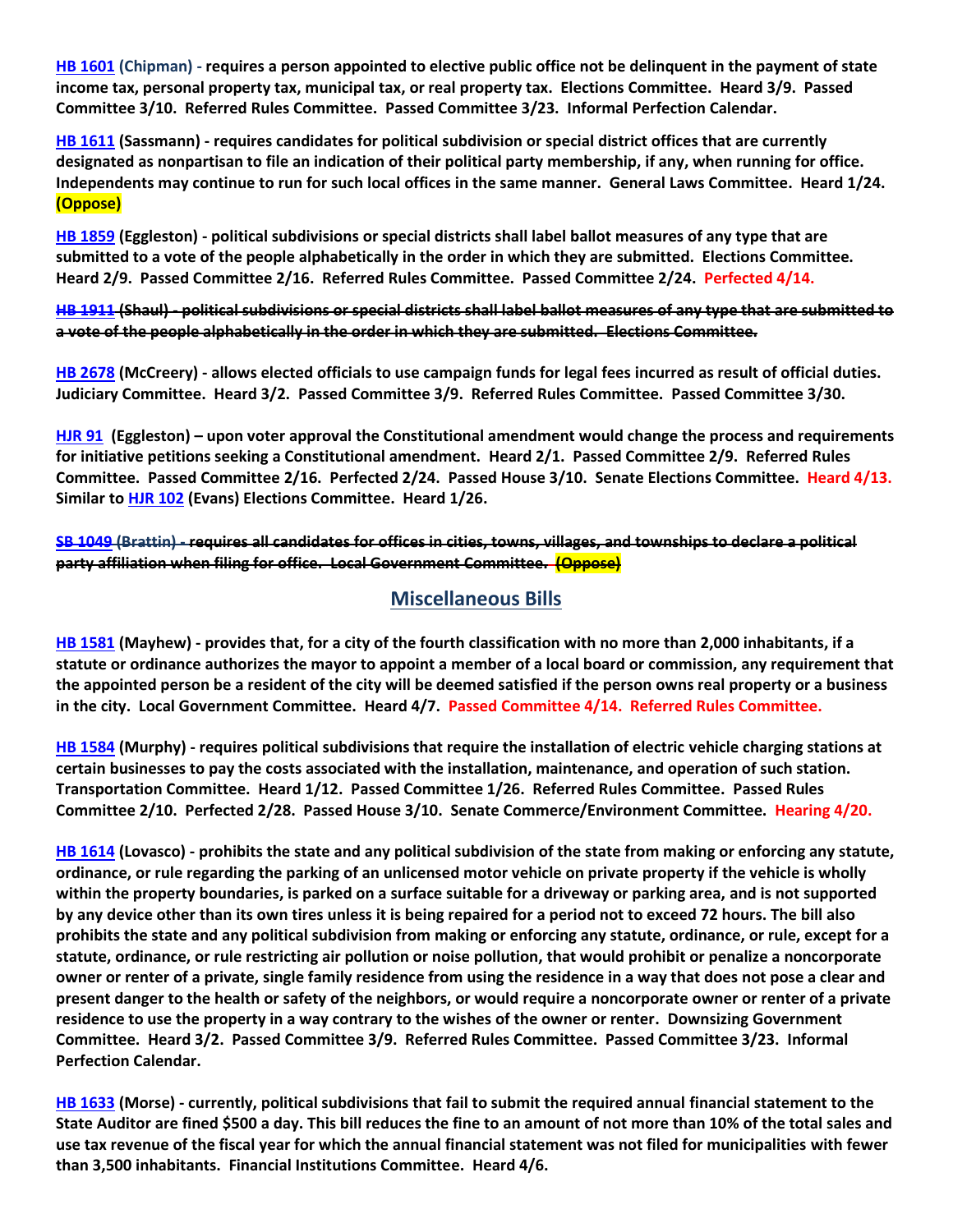**[HB 1657](https://house.mo.gov/Bill.aspx?bill=HB1657&year=2022&code=R) (Hicks) - specifies that the General Assembly occupies and preempts the entire field of legislation touching in any way the control or regulation of specific breeds of dogs. However, a village, town, city, or county can still prohibit dogs from running at large or to further control or regulate dogs within its boundaries so long as the ordinance, order, policy, or regulation is not breed specific. Local Government Committee. Heard 1/27. Passed Committee 3/3. Referred Rules Committee.**

**[HB 1661](https://house.mo.gov/Bill.aspx?bill=HB1661&year=2022&code=R) (Hicks) - adopts the "International Swimming Pool and Spa Code" as it existed on May 1, 2021, and promulgated by the International Code Council, as the county and municipal swimming pool and spa code for the state. The Code applies to all construction, alteration, remodeling, enlargement, and repair of swimming pools and spas in any county or municipality that elects to regulate pools and spas. Counties and municipalities are authorized to establish procedures for the administration and enforcement of the International Swimming Pool and Spa Code and are authorized to adopt local amendments to the Code or amendments made by the International Code Council. Economic Development Committee. Heard 2/24. Passed Committee 3/24. Referred Rules Committee.**

**[HB 1682](https://www.house.mo.gov/Bill.aspx?bill=HB1682&year=2022&code=R) (Brown) - amended to state that no political subdivision shall require a property owner to have a home inspection conducted of a residential property regarding the sale of the property. This provision shall not apply to any inspection requirement of new construction or occupancy permit. Perfected 3/30. Passed House 4/6. Senate Local Government Committee.**

**[HB 2454](https://house.mo.gov/Bill.aspx?bill=HB2454&year=2022&code=R) (Murphy) - provides that political subdivisions shall not enforce any ordinances struck down by a court and that the chief executive of the political subdivision may be fined for any such enforcement. Emerging Issues Committee.**

**[HB 2593](https://www.house.mo.gov/Bill.aspx?bill=HB2593&year=2022&code=R) (Lovasco) - limits political subdivisions regulations on home-based businesses. Downsizing Government Committee. Heard 2/23. Passed Committee 3/3. Referred Rules Committee. Passed Committee 3/8. Perfected 4/6. Passed House 4/14. (Oppose)**

**[SB 697](https://www.senate.mo.gov/22info/BTS_Web/Bill.aspx?SessionType=R&BillID=71259741) (Gannon) - a village, town, city, or county may prohibit dogs from running at large or further control or regulate dogs within its boundaries so long as the ordinance, order, policy, or regulation is not breed specific. Local Government Committee. Heard 3/2. Passed Committee 3/9.**

**[SB 724](https://www.senate.mo.gov/22info/BTS_Web/Bill.aspx?SessionType=R&BillID=71259818) (Hegeman) - if a political subdivision's failure to timely submit annual financial statement is the result of fraud or other illegal conduct by an employee or officer of the political subdivision, the political subdivision shall not be subject to a fine if the statement is filed within 30 days of discovery of the fraud or illegal conduct. If the political subdivision has an outstanding balance for fines at the time it files its first annual financial statement after August 28, 2022, the Director of Revenue shall make a one-time downward adjustment to such outstanding balance in an amount that reduces the outstanding balance by 90%. Local Government Committee. Heard 1/26. Passed Committee 2/16. Perfected 3/9. Passed Senate 3/21. House Public Policy Committee. Heard 4/14.**

**[SB 809](https://www.senate.mo.gov/22info/BTS_Web/Bill.aspx?SessionType=R&BillID=71259907) (Koenig) -- limits political subdivisions regulations on home-based businesses. Small Business Committee. Heard 3/8. Passed Committee 3/22. Perfection Calendar.**

#### **[SB 842](https://www.senate.mo.gov/22info/BTS_Web/Bill.aspx?SessionType=R&BillID=71259877) (Moon) - repeals the prescription drug monitoring program. Public Safety Committee. (Oppose)**

**[SB 867](https://www.senate.mo.gov/22info/BTS_Web/Bill.aspx?SessionType=R&BillID=71259909) (Koenig) - establishes the statewide mechanical contractor license for mechanical contractors which shall be regulated by the Division of Professional Registration, within the Department of Commerce and Insurance. This act creates the Office of Mechanical Contractors within the Division to carry out the provisions of this act. Political subdivisions may establish their own local mechanical contractor's license but shall recognize a statewide mechanical contractor license in lieu of a local license for the purposes of performing contracting work or obtaining permits to perform work within such political subdivision. No political subdivision may require the employees of a statewide licensed mechanical contractor or its subcontractors or manufacturers' representatives to obtain journeymen licenses, apprenticeship licenses, or occupational licenses that require passing any examination or any special**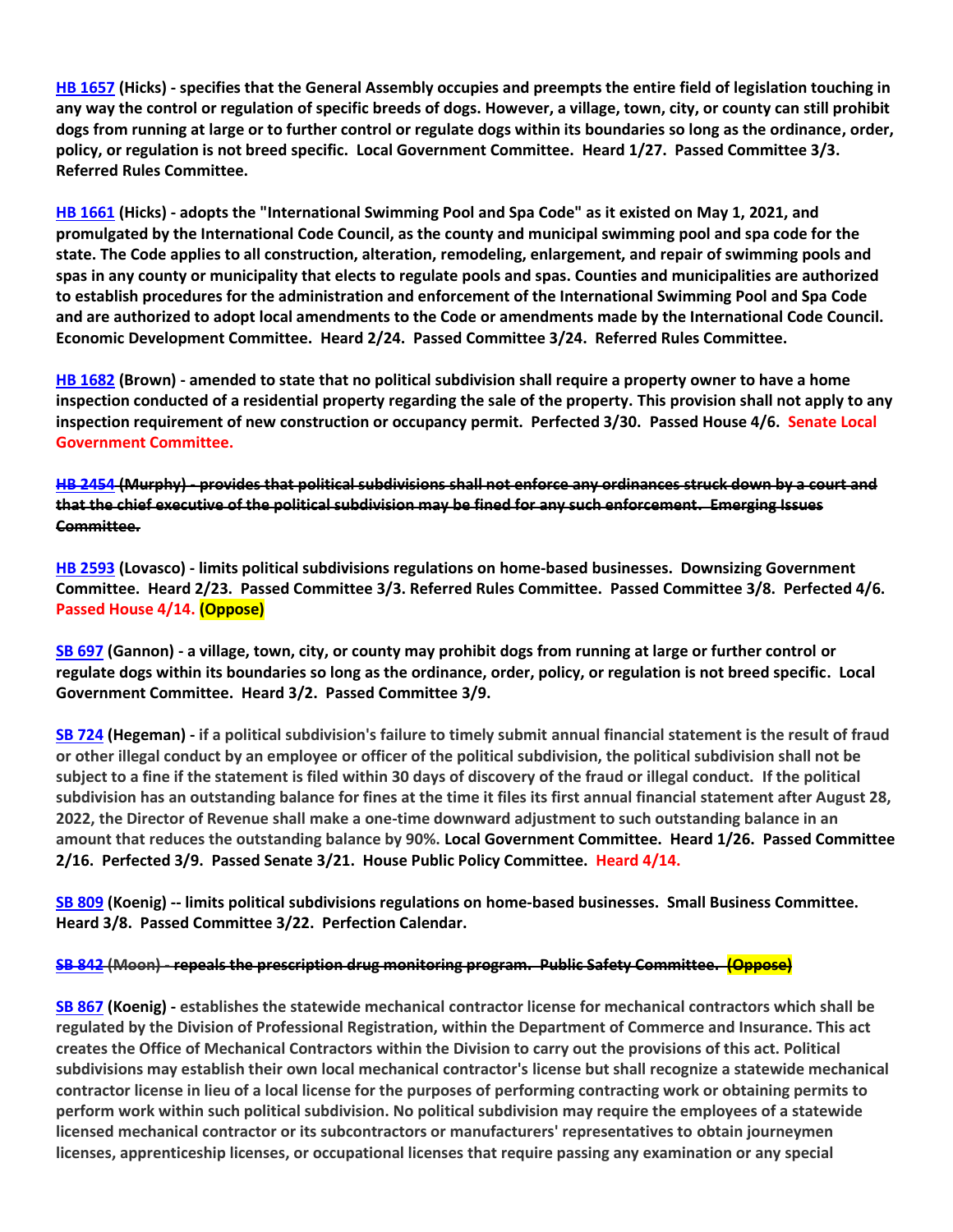**requirements to assess proficiency. General Laws Committee. Heard 3/1. Passed Committee 3/22. Perfection Calendar.**

**[SB 891](https://www.senate.mo.gov/22info/BTS_Web/Bill.aspx?SessionType=R&BillID=71259885) (Moon) - creates recall provisions for elected municipal officials. Local Government Committee.**

**[SB 1028](https://www.senate.mo.gov/22info/BTS_Web/Bill.aspx?SessionType=R&BillID=72748795) (Moon) - provides a cause of action against a public body that causes economic detriment to a person for misapplication or unequal enforcement of the law. Judiciary Committee.**

**[SB 1135](https://www.senate.mo.gov/22info/BTS_Web/Bill.aspx?SessionType=R&BillID=75554857) (Hegeman) - bases for closing records and meetings are modified to include certain records relating to records relating to operational guidelines, policies, and plans regarding responses to critical incidents. Existing or proposed security protocols of property owned by a public body may be closed under the act. Records containing any residential address, personal phone number, or personal email address of any employee, customer, or constituent of a public body or applicant for employment or appointment to the public body may be closed. Public bodies may close records containing business or personal addresses, telephone numbers, or email addresses of elected or appointed officials, or other individuals if the public body determines that disclosure would impair the body's ability to protect the security or safety of persons or property. The act authorizes the closure of inter-agency or intra-agency memoranda or letters that would not be available by state or federal law to a party other than an agency in litigation with the agency, provided that this exception shall not apply to records created twenty-five years or more before the date the records were requested. Also, a public governmental body is authorized to close records that are related to email addresses and telephone numbers submitted to a public governmental body by individuals or entities for the sole purpose of receiving electronic or other communications. The public body may also close records of utility usage and bill records for customers of public utilities unless the customer requests them or authorizes their release.**

**Currently, requests for records must be acted upon with three business days. This act changes this requirement to five business days and conditions the earliest possible date that the records will be available upon receipt of payment. If the custodian of records requests payment of a fee prior to providing the earliest date the records will be available, the public body shall consider the request fulfilled if payment is not received on or before the date requested by the public body or if the requester fails to respond within thirty days to the body's request for payment. Government Accountability Committee. (Support)**

## **Personnel & Employment Bills**

**[HB 1640](https://house.mo.gov/Bill.aspx?bill=HB1640&year=2022&code=R) - (Seitz) - recognizes posttraumatic stress disorder (PTSD) as an occupational disease, under Chapter 287, RSMo dealing with Workers Compensation, when diagnosed in specified first responders. Public Safety Committee. Heard 3/29. Passed Committee 4/5. Referred Rules Committee.**

**[HB 1656](https://house.mo.gov/Bill.aspx?bill=HB1656&year=2022&code=R) (Hicks) - specifies that no political subdivision can require its employees to reside within a jurisdiction. Public Safety Committee. Heard1/25. Passed Committee 2/1. Referred Rules Committee. Passed Committee 2/22. Perfected 3/23. Passed House 3/28. Senate Transportation/Infrastructure Committee.**

**[HB 2439](https://house.mo.gov/Bill.aspx?bill=HB2439&year=2022&code=R) (Hovis) - adds additional grounds for when the Director of the Department of Public Safety shall discipline peace officers. Crime Prevention Committee. Heard 1/31. Passed Committee 2/7. Referred Rules Committee. Passed Committee 3/24. Informal Perfection Calendar.**

**[SB 689](https://www.senate.mo.gov/22info/BTS_Web/Bill.aspx?SessionType=R&BillID=71259715) (Williams) - adds additional grounds for when the Director of the Department of Public Safety shall discipline peace officers. Public Safety Committee. Heard 1/25. Passed Committee 3/1.**

**[SB 708](https://www.senate.mo.gov/22info/BTS_Web/Bill.aspx?SessionType=R&BillID=71259735) (Beck) - provides that post-traumatic stress disorder (PTSD) diagnosed in any person who is a firefighter, police officer, emergency medical technician, emergency medical dispatcher or other first responder shall be presumed as an occupational disease resulting from employment if the person has completed at least 5 years of employment and the person was examined by a medical professional upon commencing employment and the examination failed to reveal any evidence of PTSD. Insurance Committee.**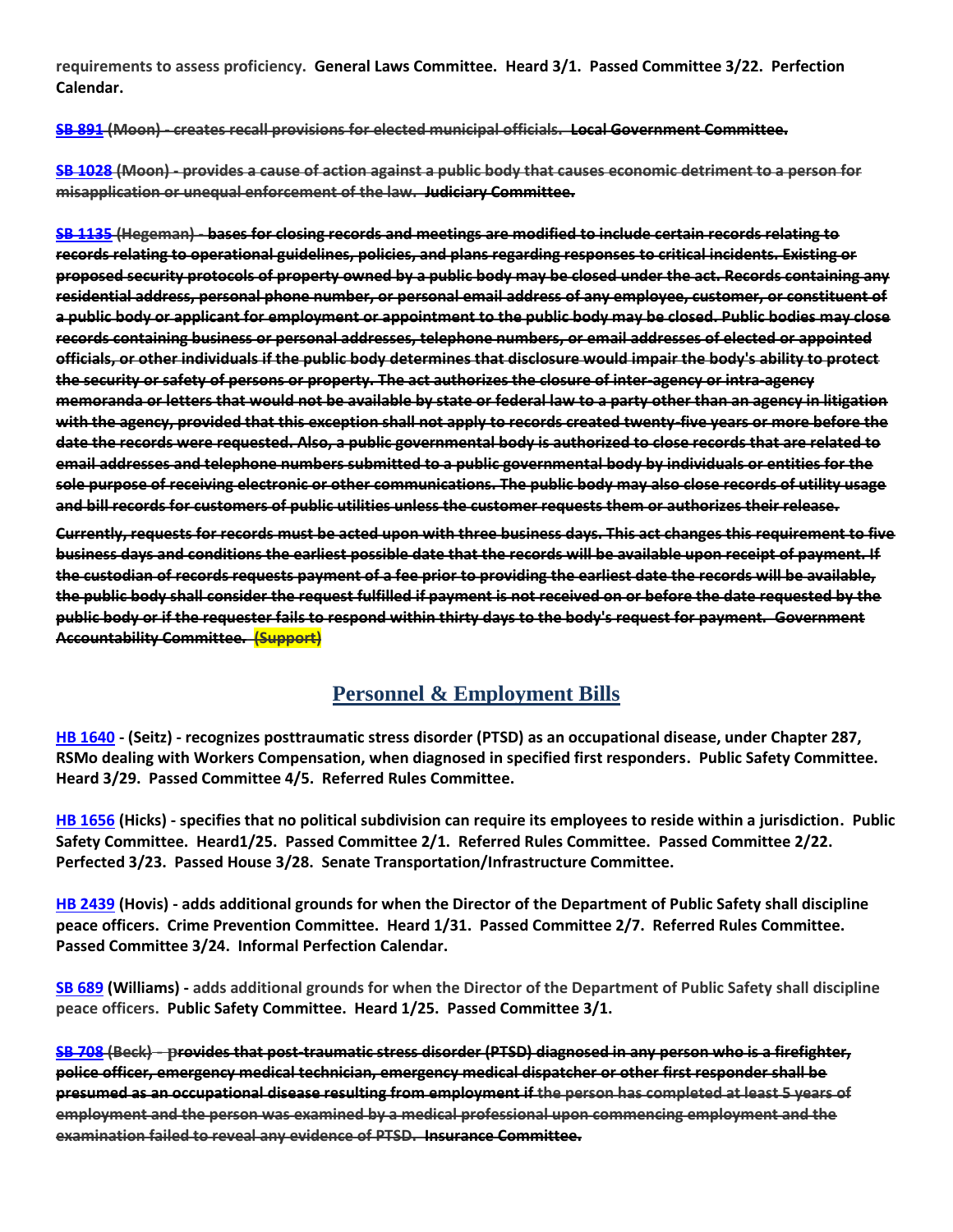**[SB 728](https://www.senate.mo.gov/22info/BTS_Web/Bill.aspx?SessionType=R&BillID=71259712) (Onder) - establishes the "Public Employee Janus Rights Act," permitting a public body to withhold fees from public employee paychecks for the purpose of paying any portion of labor organization dues, agency shop fees, or any other fees paid to a labor organization only with the written, informed consent of the public employee. The act also requires the public employee's written, informed consent for labor organizations to use such fees or dues for political purposes. Any authorization required by this act may be in written or electronic form. Any authorization must be submitted to the public body employer before such fees may be withheld. Furthermore, the employer shall require clear and compelling evidence that the authorization was freely given. Any consent given by an employee may be revoked at any time. Failure to comply with these requirements on the part of an employer shall result in a fine of no more than \$500 per violation. General Laws Committee.**

**[SB 854](https://www.senate.mo.gov/22info/BTS_Web/Bill.aspx?SessionType=R&BillID=71259653) (Washington) - the POST Commission and the Attorney General shall each create and maintain a database that shall store public data related to officer misconduct. Each law enforcement agency shall submit individual officer data which shall be redacted of personal identifying information of the officer. Public Safety Committee.**

**[SB 1188](https://www.senate.mo.gov/22info/BTS_Web/Bill.aspx?SessionType=R&BillID=76860921) (Beck) - current law prohibits punitive damages against a public entity. This act allows punitive damages to be awarded if a plaintiff shows by clear and convincing evidence that the public entity violated a safety standard issued by the employer or the Occupational Safety and Health Administration (OSHA), regulation, or statute in this state or any lawful order of a court or other judicial body. Small Business Committee.**

# **Public Safety Bills**

**[HB 1462](https://house.mo.gov/Bill.aspx?bill=HB1462&year=2022&code=R) (Schnelting) - allows a concealed carry permit holder to lawfully carry firearms on public transportation, as defined in the bill. Anyone with a permit may also carry a firearm while traveling by bus. Also removes the prohibition on the carrying of firearms in churches and other places of worship by a person with a valid concealed carry permit. General Laws Committee. Heard 1/31. Passed Committee 2/7. Referred Rules Committee. Passed Committee 2/24. Perfected 3/1. Passed House 3/9. Senate General Laws Committee. Heard 3/29. Passed Committee 4/5.**

**[HB 1660](https://house.mo.gov/Bill.aspx?bill=HB1660&year=2022&code=R) (Hicks) - allows concealed carry permit holders to lawfully carry firearms on public transportation. "Public transportation system" is defined in the bill. In addition, this bill exempts persons transporting non-functioning or unloaded firearms on buses from the crimes prohibiting the possession of weapons on buses. General Laws Committee. Heard 1/31. Passed Committee 2/7. Referred Rules Committee.**

**[HB 2154](https://house.mo.gov/Bill.aspx?bill=HB2154&year=2022&code=R) (Perkins) - the costs of installing a fire hydrant, excluding dry fire hydrants, within the city limits of an incorporated city shall be paid by the city. If a city cannot or does not pay for the installation of such a fire hydrant, the city shall not require the installation of any such fire hydrant. Public Safety Committee. Heard 1/25. Passed Committee 4/5. Referred Rules Committee.**

**[HB 2432](https://house.mo.gov/Bill.aspx?bill=HB2432&year=2022&code=R) (Roden) - returns the control of the City of St. Louis Police Department back to the Board of Police Commissioners. Public Safety Committee. Heard 3/29.**

**[SB 752](https://www.senate.mo.gov/22info/BTS_Web/Bill.aspx?SessionType=R&BillID=71259697) (Burlision) - repeals provisions that prohibit someone with a valid concealed carry permit from carrying a concealed weapon in any meeting of the governing body of a unit of local government or the General Assembly. General Laws Committee. Heard 1/25. Passed Committee 3/1.**

#### **[SB 795](https://www.senate.mo.gov/22info/BTS_Web/Bill.aspx?SessionType=R&BillID=71259650) (Washington) -modifies provisions relating to police use of force. Judiciary/Criminal Jurisprudence Committee.**

**[SB 804](https://www.senate.mo.gov/22info/BTS_Web/Bill.aspx?SessionType=R&BillID=71263286) (Onder) - a person carrying a concealed firearm who possesses a valid concealed carry permit or endorsement shall not be prohibited from accessing or using any public transportation system. The person may not be harassed or detained for carrying a concealed firearm on the property, vehicles, or conveyances owned, contracted, or leased by such systems that are accessible to the public. Additionally, an employee of the Bi-State Development Agency may carry a weapon into any facility or conveyance of the agency. General Laws Committee. Heard 1/25. Passed Committee 3/1.**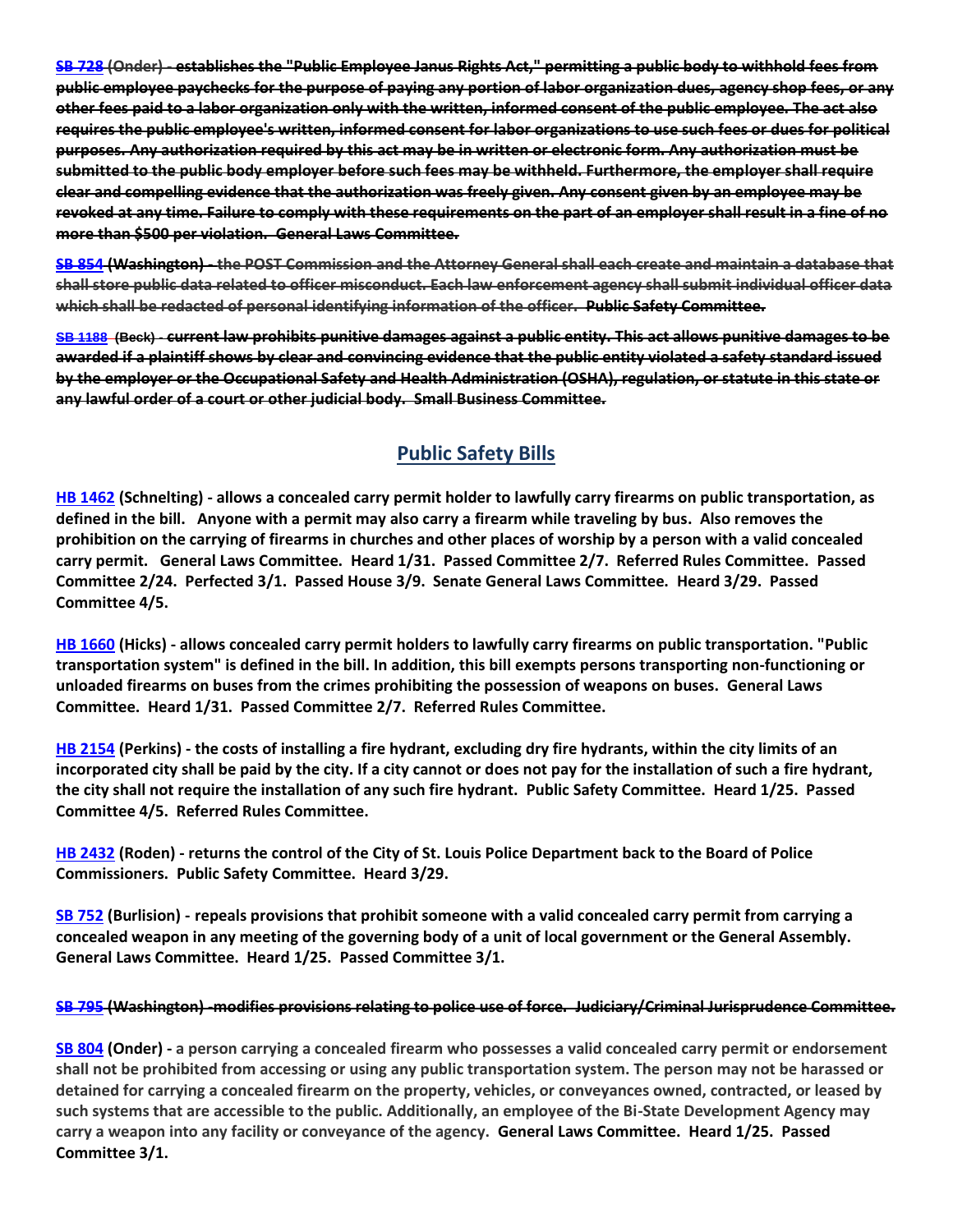**[SB 859](https://www.senate.mo.gov/22info/BTS_Web/Bill.aspx?SessionType=R&BillID=71259622) (Mosley) - creates police protection districts which shall be a political subdivision organized and empowered to supply protection to people and property from crimes and hazards, to render first aid for the purpose of saving lives, and to give assistance in the event of an accident or emergency. The police protection district must consist of contiguous tracts or parcels of property containing all or parts of one county and may include, in whole but not in part, any city, town, or village. Public Safety Committee.**

**[SB 1012](https://www.senate.mo.gov/22info/BTS_Web/Bill.aspx?SessionType=R&BillID=72392417) (Eigel) - returns St. Louis City police to state control under a board of commissioners appointed by the Governor. Public Safety Committee.**

**[SB 1033](https://www.senate.mo.gov/22info/BTS_Web/Bill.aspx?SessionType=R&BillID=72748800) (Rizzo) - repeals provisions relating to law enforcement officers who enforce certain federal laws or who provide material aid to federal law enforcement officers. General Laws Committee.**

## **Taxation & Revenue Bills**

**[HB 1583](https://house.mo.gov/Bill.aspx?bill=HB1583&year=2022&code=R) (Murphy) - if, prior to the expiration of a temporary levy increase, voters approve a subsequent levy increase, the new tax rate ceiling shall remain in effect only until such time as the temporary levy expires under the terms originally approved by a vote of the people, at which time the tax rate ceiling shall be decreased by the amount of the temporary levy increase. If, prior to the expiration of a temporary levy increase, voters of a political subdivision are asked to approve an additional, permanent increase to the political subdivision's tax rate ceiling, voters shall be submitted ballot language that clearly indicates that if the permanent levy increase is approved, the temporary levy shall be made permanent. Ways & Means Committee. Heard 1/12. Passed Committee 1/19. Referred Rules Committee. Passed Rules Committee 2/7. Perfected 4/6. Passed House 4/14.**

**[HB 1740](https://house.mo.gov/Bill.aspx?bill=HB1740&year=2022&code=R) (Dogan) - prohibits telecommuting work from being subject to earnings taxes. Workforce Development Committee. Heard 2/7. Passed Committee 2/14. Referred Rules Committee. Passed Committee 3/3. Informal Perfection Calendar.**

**[HB 2214](https://house.mo.gov/Bill.aspx?bill=HB2214&year=2022&code=R) (Hurlbert) - allows any municipality to levy up to 1/2 cent sales tax for public safety, subject to 4/7 vote. Also allows any municipality with a fire department, municipality contracting for fire service or fire district to levy an additional 1/2 cent sales tax for fire service. All taxes must be approved by a 4/7 vote. The League has long opposed sales tax authority for County fire districts. Local Government Committee. Heard 2/24.**

**[HB 2220](https://house.mo.gov/Bill.aspx?bill=HB2220&year=2022&code=R) (Falkner) - relates to penalties for failure to file annual municipal finance reports. Penalties could include disincorporation. Local Government Committee. Heard 2/23. Passed Committee 3/3. Referred Rules Committee. Passed Committee 3/10. Informal Perfection Calendar.**

#### **[HB 2619](https://www.house.mo.gov/Bill.aspx?bill=HB2619&year=2022&code=R) (Railsback) - allows any municipality to levy a hotel tax of up to 5% per night for promoting tourism. Subject to voter approval. Tourism Committee. (Support)**

**[HB 2729](https://www.house.mo.gov/Bill.aspx?bill=HB2729&year=2022&code=R) (Davidson) - requires each political subdivision to reduce its property tax levy such that the amount of tax revenue generated by such tax levy shall be reduced by an amount that is substantially equal to 50% the total amount of funds received by such political subdivision pursuant to the American Rescue Plan Act of 2021. Clearly violates federal law. (Oppose) Local Government Committee. Heard 3/24.**

#### **[HJR 126](https://www.house.mo.gov/Bill.aspx?bill=HJR126&year=2022&code=R) (Pietzman) - constitutional amendment to phase in property tax exemption for senior citizens. Public Policy Committee. (Oppose)**

**[SB 911](https://www.senate.mo.gov/22info/BTS_Web/Bill.aspx?SessionType=R&BillID=71259794) (Eigel) - for the 2022 and 2023 calendar years, this act requires each political subdivision to reduce its property tax levy such that the amount of tax revenue generated by such tax levy shall be reduced by an amount that is substantially equal to the total amount of funds received by such political subdivision pursuant to the American Rescue Plan Act of 2021 during such calendar years. Clearly violates federal law. Ways & Means Committee. Heard 2/24. Passed Committee 3/3. (Oppose)**